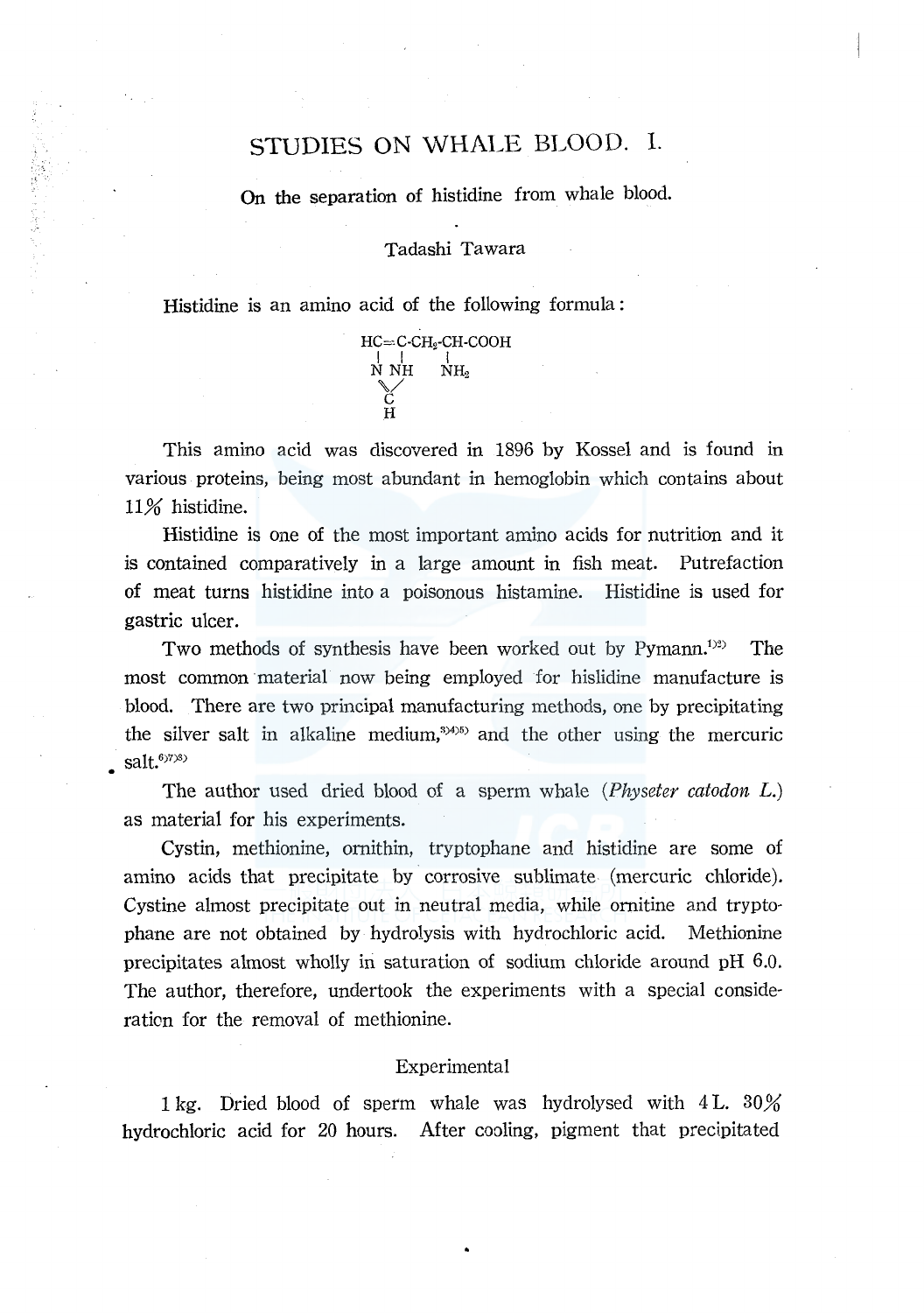out (melanine) was removed by filtration and the filtrate was neutralized to pH 2.5 with concentrated sodium hydroxide solution. After standing overnight, the solution was filtered, and the precipitate was washed with a small amount of water. The filtrate and washings were neutralized to pH 6.0 with sodium hydroxide solution and concentrated untill sodium chloride precipitated out. The mixture was cooled and filtered. Methionine can be obtained from this precipitate.

A hot saturated solution of 400 g mercuric chloride was added to the filtrate with stirring and after being left overnight, was filtered. A concentrated solution of .sodum carbonate was added slowly, with stirring, until the pH of the solution reached 7.2. After stirring overnight, the supernatant liquid was decanted and the flask filled with water to the original volume. This procedure was repeated several times, and the mixture was finally filtered by a Buchner funnel. From the washings, mercury can be . recovered by passing hydrogen sulfide gas.

This precipitate (mercuric salt of histidine) was suspended in 1.L. of water and decomposed by passing hidrogen sulfid gas. This was filtered to remove mercuric sulfide, which was then boiled with water several time to recover histidine adsorbed in the precipitate. •

The filtrate and washings from mercuric sulfide were concentrated to about 150 cc, mixed with 300 cc  $95\%$  alcohol and stood overnight in an ice chamber. Crude crytstals of histidine monohydrochloride were thus obtained.

The crude product was dissolved in five times its weight of water, and then diluted with twice its volume of 95% alcohol. The yield of recrystallized histidine monohydrochloride was 39 g. This compound melts at 252°C with decomposition.

In conclusion, the author wishes to express his sincere thanks to Dr. T. Maruyama, Mr. H. Okuda and Mr. T. Nakai for their kind guid and advice in this study.

His thnks are also due to prof. Dr. S. Akiya and prof. Dr. T. Ogawa, Tokyo University, for their valuable suggestions.

He is also indebted to Mr. R. Fukazawa for kind assistance during the work.

### References

1) Pyman: J. Chen. Soc., 99, 668, 1386 (1911).

•